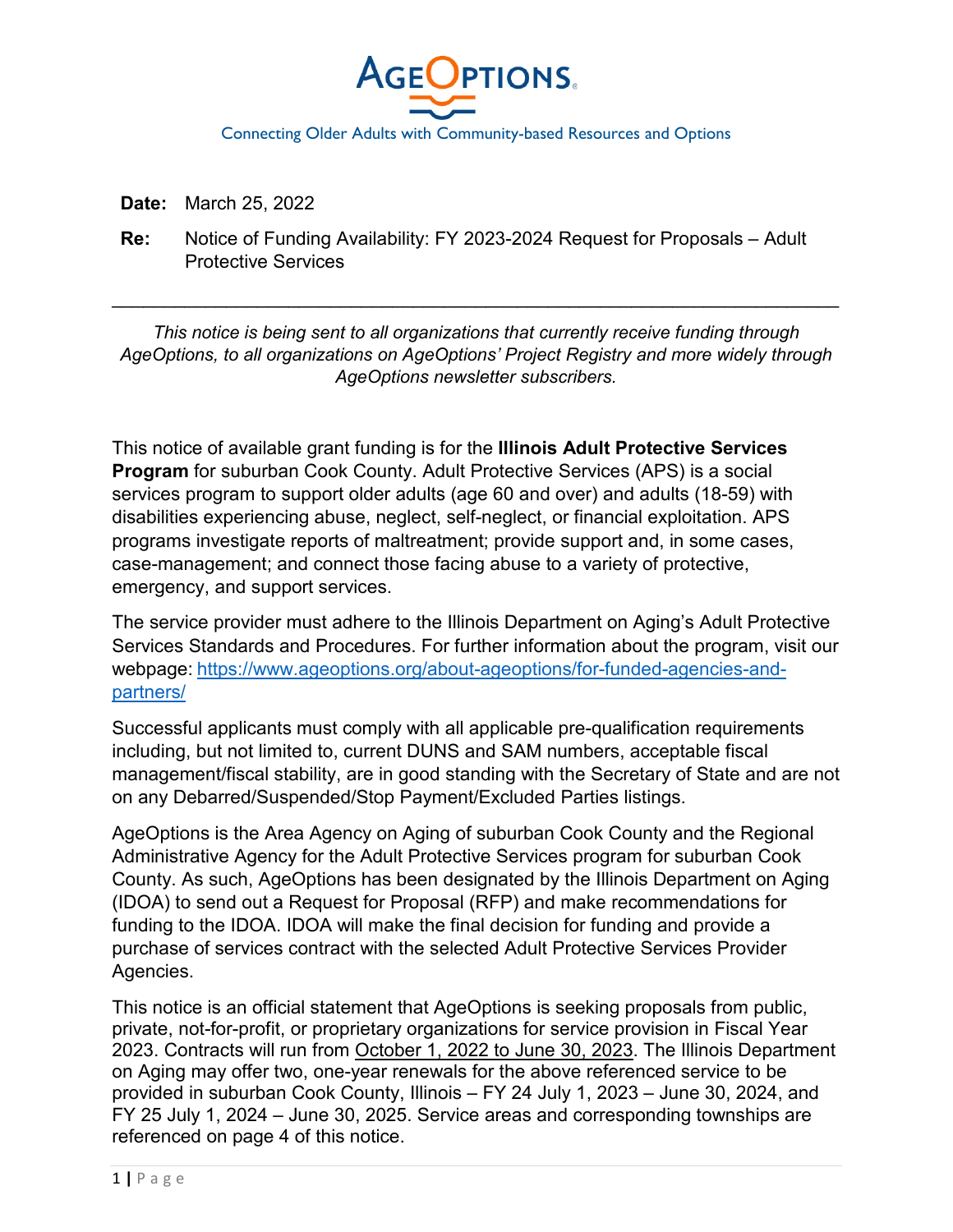# **Notice of Interest**

**For planning purposes, agencies interested in applying for this funding opportunity are encouraged to email** Jamie Farrell, Aging and Disability Rights Coordinator at [Jamie.farrell@ageoptions.org](mailto:Jamie.farrell@ageoptions.org) to **indicate their interest by April 15, 2022.** Applicants who do not indicate their interested ahead of time are not excluded from applying.

Emails should include the following information:

- Subject Line: "APS RFP Interest"
- Body of email should include the name and contact information to send the application, the name of your agency and the townships they plan to apply to serve.

# **Application**

**Applications will be released on May 2, 2022.** They will be sent to any agency that submitted an email indicating interest prior to April 15, 2022 and to any other organization that requests an application after that date.

Emails after April 15, 2022 should include the following information:

- Subject Line: "*APS application request*"
- Body of email should include the name and contact information to send the application, the name of your agency and the townships they plan to apply to serve.

Applicants need to review all materials upon receipt of the application to ensure that requirements are understood. AgeOptions reserves the right to issue clarifications of any of the requirements outlined in these documents. Such clarifications will be binding on all applicants.

AgeOptions will address questions from applicants and will post an FAQ, which will be updated every Friday when there are additions [\(click here](https://www.ageoptions.org/about-ageoptions/for-funded-agencies-and-partners/) to be directed to future FAQs). Questions should be submitted in writing to  $\frac{1}{2}$  and  $\frac{1}{2}$  ageoptions.org. The last date written questions will be received is June 10, 2022.

# **Technical Assistance**

Please plan to join us for a technical assistance webinar session to learn more about the **RFP** process scheduled on **Tuesday, May 3, 2022 at 10:00 am via Zoom.** 

## **Registration for the TA session is required. Please** [Click here](https://us06web.zoom.us/meeting/register/tZIlfu6pqz0sGdMtXeKr8OLDwBih8vCPGwyK) **to register in advance.**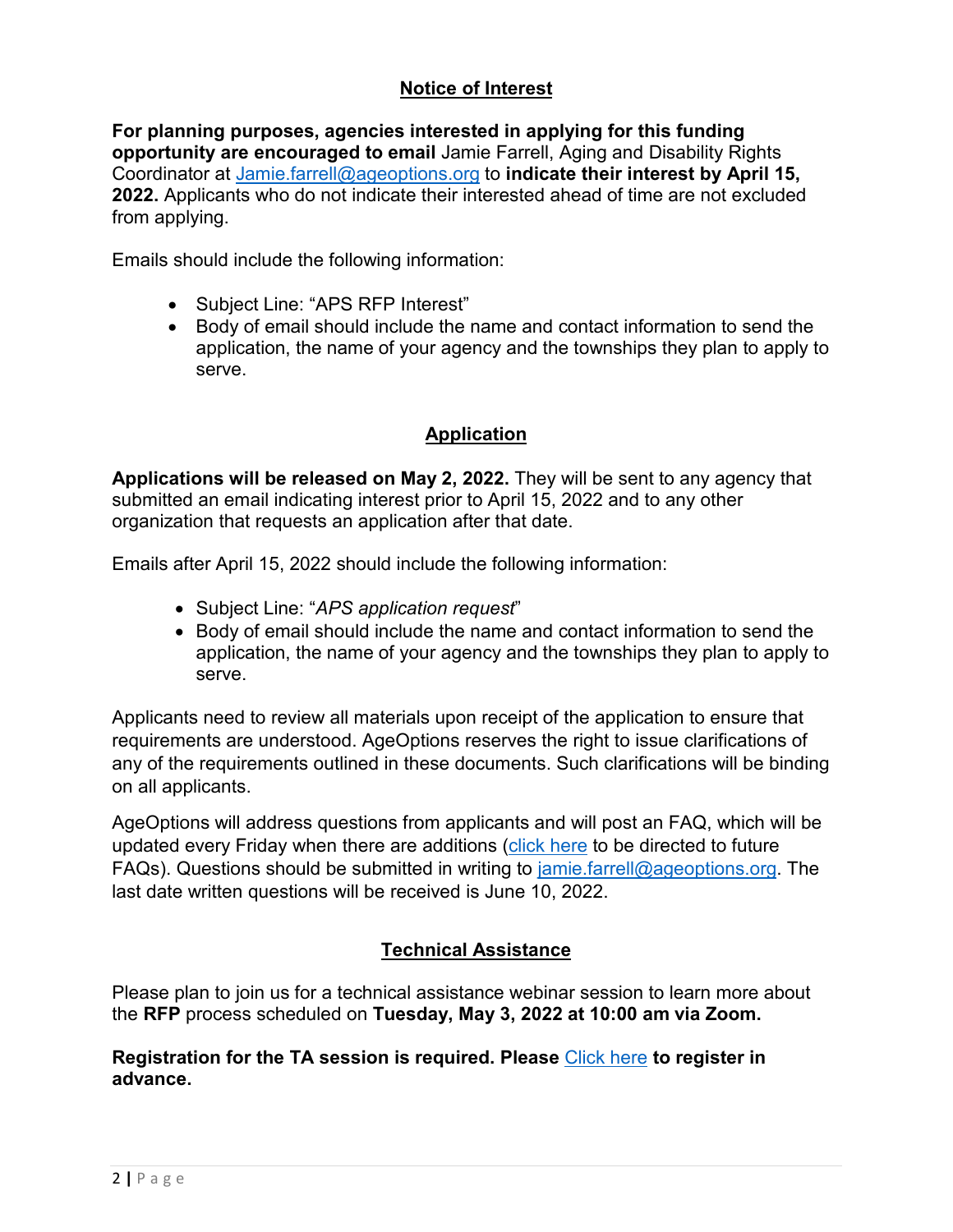## **Application Review Information**

## **Non-responsive Applications**

All incomplete applications or otherwise non-conforming applications will be deemed non-responsive to the solicitation announcement and will not be considered for funding.

#### **Review Criteria**

Applications are due via e mail to Jamie. Farrell@ageoptions.org by 5:00 PM CT on June 17, 2022. *All applications should have the subject line: "APS Application FY23"*

Applications are reviewed using uniform review criteria to ensure an unbiased review process. AgeOptions may, during the application review process, require additional or corrected information from an applicant. During the competitive process, AgeOptions may conduct a site visit; speak with applicant staff; or require a special presentation from applicants.

## **Non-Discrimination Statement**

AgeOptions does not discriminate in admission to program or treatment of employment in programs or activities in compliance with the Illinois Human Rights Act; Section 504 of the Rehabilitation Act; The Age Discrimination Act; the Age Discrimination in Employment Act; and the U.S. and Illinois Constitution. If you feel you have been discriminated against, you have the right to file a complaint with the Illinois Department on Aging. For information, call 1-800-252-8966 (voice and TDD) or contact the AgeOptions Civil Rights Coordinator at 708-383-0258.

| Notice of Funding Availability published             | March 25, 2022             |
|------------------------------------------------------|----------------------------|
| Notice of Interest Due (optional)                    | April 15, 2022             |
| <b>RFP Application Released</b>                      | May 2, 2022                |
| <b>Technical Assistance Session</b>                  | May 3, 2022 (10:00 AM CT)  |
| Applications due to Jamie.Farrell@AgeOptions.org     | June 17, 2022 (5:00 PM CT) |
| AgeOptions submits funding recommendation to         | August 1, 2022             |
| the Illinois Department on Aging                     |                            |
| Notice of Grant Award Released by<br><b>Illinois</b> | TRD                        |
| Department on Aging                                  |                            |
| <b>Service Begins</b>                                | October 1, 2022            |

## **Timeline**

## **Questions?**

Please e-mail [jamie.farrell@ageoptions.org](mailto:jamie.farrell@ageoptions.org) with "*APS RFP Question*" in the subject line.